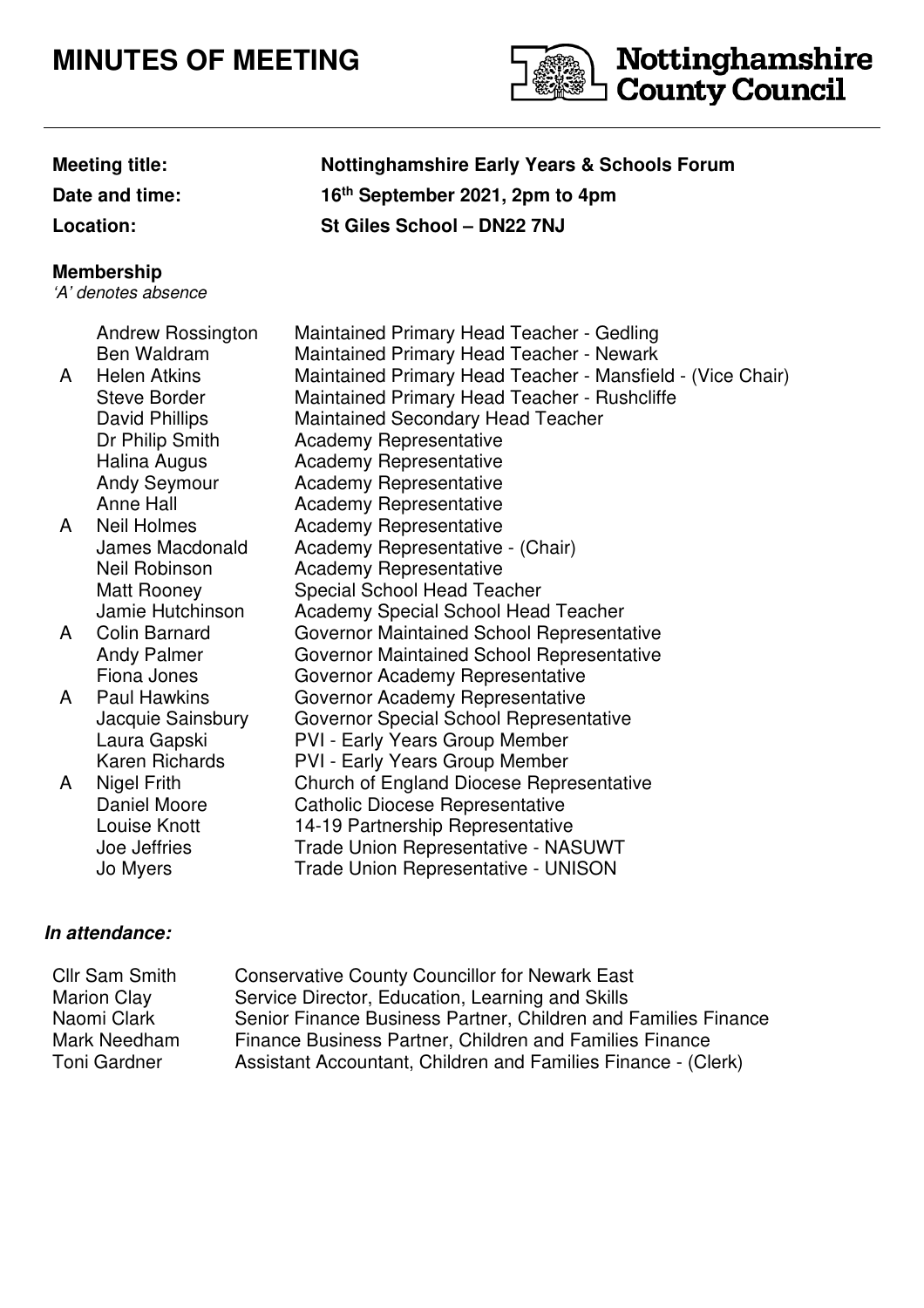| 1. | Welcome                                                                                                                                                                                                                                                                                                                                                                                                                     |               |  |
|----|-----------------------------------------------------------------------------------------------------------------------------------------------------------------------------------------------------------------------------------------------------------------------------------------------------------------------------------------------------------------------------------------------------------------------------|---------------|--|
|    | James Macdonald welcomed all members to the first hybrid forum meeting. Introduced Councillor Sam<br>Smith who was in attendance and Naomi Clark the new senior finance business partner for children and<br>families' finance.<br>Thanks, was given to Matt Rooney for hosting the meeting.                                                                                                                                |               |  |
|    | <b>Apologies</b>                                                                                                                                                                                                                                                                                                                                                                                                            |               |  |
|    | Apologies were received from Helen Atkins, Neil Holmes, Paul Hawkins, Nigel Frith and Colin Pettigrew.                                                                                                                                                                                                                                                                                                                      |               |  |
| 2. | Minutes - 17th June 2021                                                                                                                                                                                                                                                                                                                                                                                                    | <b>ACTION</b> |  |
|    | Minutes approved as accurate and correct                                                                                                                                                                                                                                                                                                                                                                                    |               |  |
| 3. | 3a. Election of Chair & Vice Chair                                                                                                                                                                                                                                                                                                                                                                                          |               |  |
|    | Toni Gardner started the process for election of the chair. Matt Rooney nominated James<br>Macdonald, this was second by Anne Hall - All members agreed.                                                                                                                                                                                                                                                                    |               |  |
|    | James Macdonald started the process for election of the vice chair, explained that Helen<br>Atkins who is the current vice chair has now been on the forum for 10 years and is at the<br>end of her term of office. He asked that members consider this position and if anyone was<br>interested to discuss with either James Macdonald or Toni Gardner.<br>This agenda item would be carried over to the November meeting. |               |  |
|    | Fiona Jones asked about the school consultation, James Macdonald advised the plan was<br>to discuss this when we look at the National Funding Formula and he's proposing a steering<br>group for next week.                                                                                                                                                                                                                 |               |  |
|    | 3b. Review of Forum Membership & Constitution                                                                                                                                                                                                                                                                                                                                                                               |               |  |
|    | Toni Gardner presented the paper, there was an amendment on point 2 of the<br>recommendation this should read 'paragraph 2'                                                                                                                                                                                                                                                                                                 |               |  |
|    | <b>RECOMMENDATION/S</b>                                                                                                                                                                                                                                                                                                                                                                                                     |               |  |
|    | That the Forum:                                                                                                                                                                                                                                                                                                                                                                                                             |               |  |
|    | 1. Notes the content of the report - noted<br>2. Agrees to the membership as set out in paragraph 2 of the report – Unanimously<br>agreed                                                                                                                                                                                                                                                                                   |               |  |
|    | 3. Agrees to the change to the constitution as set out in Appendix A, page $12 -$<br>Unanimously agreed.                                                                                                                                                                                                                                                                                                                    |               |  |
|    | <b>3c. Trade Union Facilities</b>                                                                                                                                                                                                                                                                                                                                                                                           |               |  |
|    | Marion Clay presented the paper for Andy Wilson.                                                                                                                                                                                                                                                                                                                                                                            |               |  |
|    | Explained the table in paragraph 3 and that we have a carry forward.<br>Members were informed that only schools and academies that contribute to the scheme<br>have access to these funds.                                                                                                                                                                                                                                  |               |  |
|    | The individual appendices were explained and asked members to note the content of the<br>report, advised that no teachers name would be placed on the forum public website these<br>would be removed/ blanked out before uploading the relevant documents.                                                                                                                                                                  |               |  |
|    | James Macdonald agreed for no names to be published on the forum website and asked for<br>a collective agreement from members, which was given.                                                                                                                                                                                                                                                                             |               |  |
|    |                                                                                                                                                                                                                                                                                                                                                                                                                             |               |  |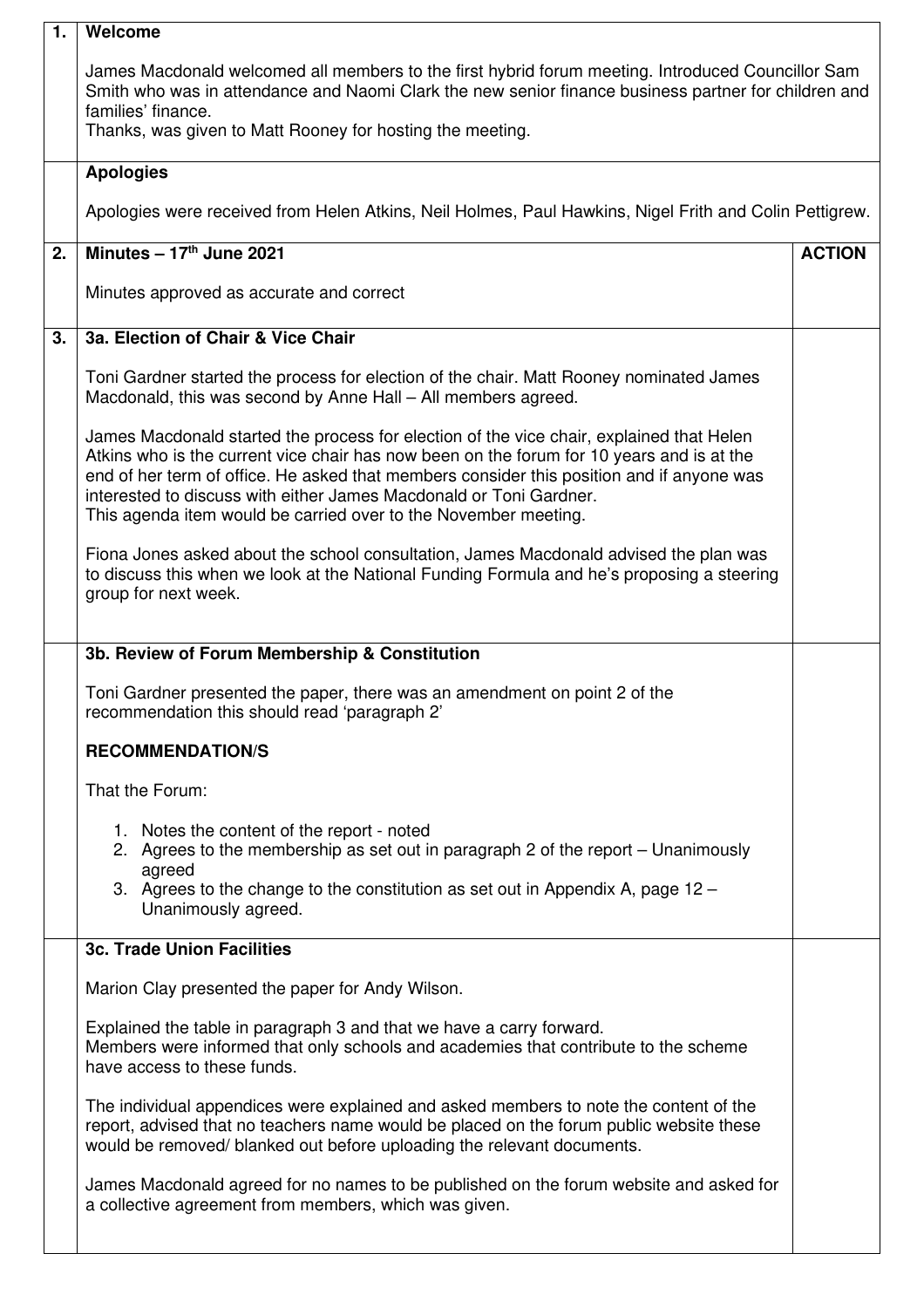| Jo Myers explained that the trade unions do not receive any of this allocation, school and<br>academies that have contributed are reimbursed for the release and time of members /<br>representatives to carry out the required work.<br>If more academies bought into the scheme it would drive the per pupil cost down.                                                       |           |
|---------------------------------------------------------------------------------------------------------------------------------------------------------------------------------------------------------------------------------------------------------------------------------------------------------------------------------------------------------------------------------|-----------|
| James Macdonald pointed out that if an academy didn't contribute any case would take<br>longer as a regional representative would have to deal with the work.                                                                                                                                                                                                                   |           |
| David Phillips requested further clarification around cover of employment, reduced timetable<br>Marion Clay advised David to contact Andy Wilson directly to discuss this.                                                                                                                                                                                                      |           |
| The carry forward and its level was discussed, work had been carried out and the per pupil<br>amount could only be reduced by 1p something we would not look to do in the current<br>climate and after Covid. It was agreed that the level of carry forward needs to be monitored<br>a suggestion to make this a regular agenda item.                                           |           |
| <b>RECOMMENDATIONS</b>                                                                                                                                                                                                                                                                                                                                                          |           |
| That the Forum:                                                                                                                                                                                                                                                                                                                                                                 |           |
| 1. Note the financial contents of the report – report noted.                                                                                                                                                                                                                                                                                                                    |           |
| 3d & 3e. DSG Budget Monitoring & High Needs Budget                                                                                                                                                                                                                                                                                                                              |           |
| Mark Needham presented the paper and highlighted the current 2.2 million overspend which<br>is all in the High Needs Block and explained the areas affected.                                                                                                                                                                                                                    |           |
| Members were advised of the change in how the numbers were being recorded for the early<br>year's allocation. The Education Funding Agency would be using all 3 censuses, this is new<br>to the formula and currently in place due to Covid. Figures are still not known and officers<br>hope to have more information at the November meeting where they would give an update. | <b>MN</b> |
| Officers have not yet been informed if this change will be permanent or for one year only -<br>any information will be communicated to members.                                                                                                                                                                                                                                 |           |
| David Phillips raised the current and previous concerns regards the overspend in the High<br>Needs Block, accepted the overspend but asked what plans have been put in place or<br>established by Nottinghamshire County Council.<br>Wanting to understand what invest was being worked through and what was being done to<br>ensure we are spending wisely.                    |           |
| James Macdonald – agreed that the members have always been concerned about High<br>Needs, and though the allocation pot has increased we have more spend.                                                                                                                                                                                                                       |           |
| Marion Clay understands the concern, it is an issue, but Nottinghamshire's overspend is<br>modest compared to other authorities that have around $10 - 15$ million overspend. The<br>exercise that was carried out two years ago was discussed and actions that were<br>implemented were re-mentioned.                                                                          |           |
| The High Needs Block has not requested a transfer from the Schools Block for two years,<br>we did action a transfer for the two years before this and the Local Authority would be<br>asking for a transfer for 2022-23. We do not want to ask for a transfer, an recognise that<br>everyone is under increased pressure.                                                       |           |
| Work is ongoing but not confirmed regards investment into special schools and places,<br>nothing can be discussed until it's been approved but forum members will be kept up to date<br>with any developments - if approved this would only create around 70 places and this would<br>not be until Summer 2022.                                                                 |           |
|                                                                                                                                                                                                                                                                                                                                                                                 |           |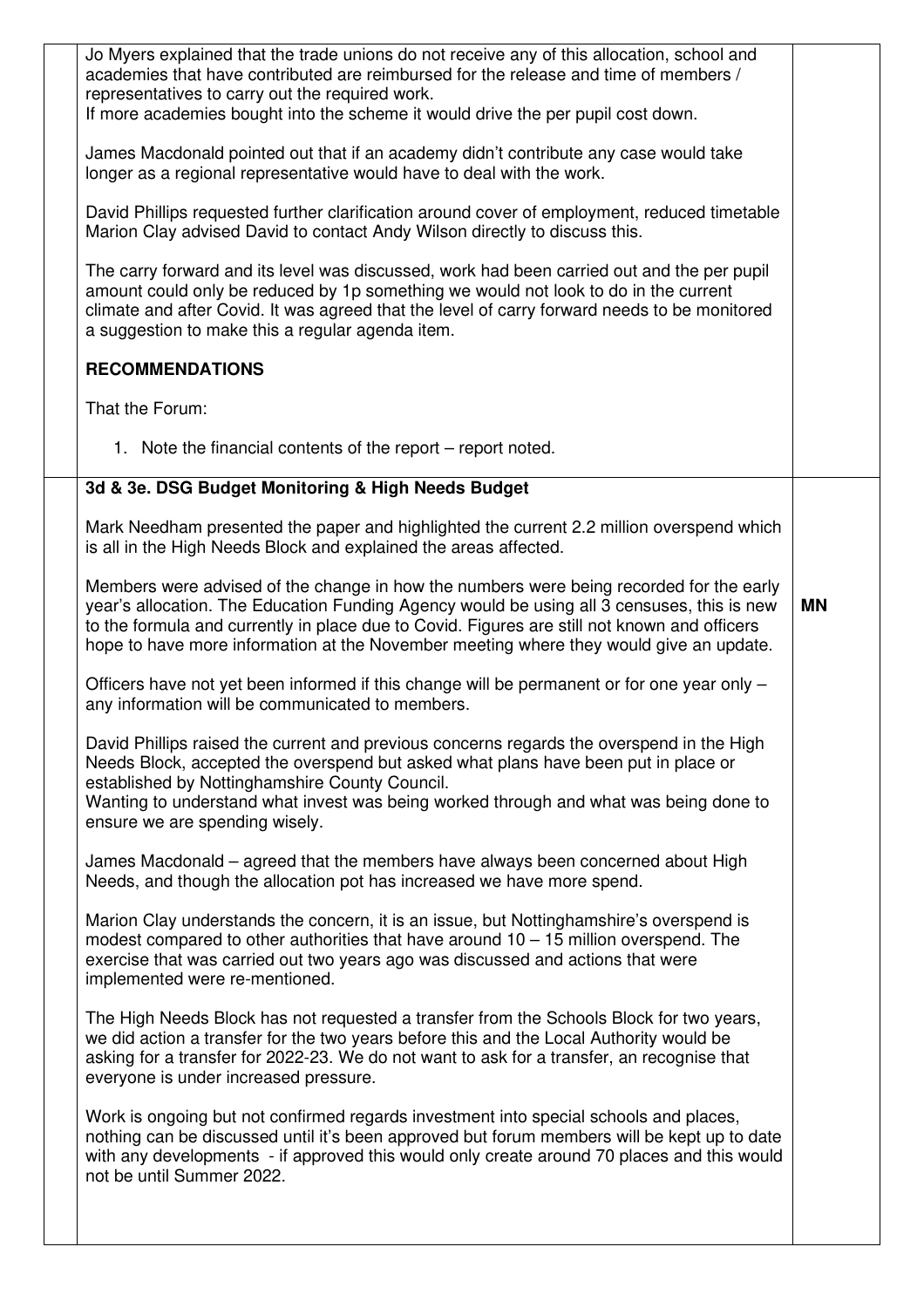| Some arrangements are challenging we are working in many ways to place children,<br>working closely with parents, maximising locality working and working with schools to keep<br>them in mainstream.<br>Nottinghamshire should receive an additional 10 million more for 2022-23 but we are still<br>underfunded, and Nottinghamshire continues to advocate for fairer funding, as an authority<br>our per pupil allocation is amongst the lowest in the UK.                                                                                                                                                                     |           |  |
|-----------------------------------------------------------------------------------------------------------------------------------------------------------------------------------------------------------------------------------------------------------------------------------------------------------------------------------------------------------------------------------------------------------------------------------------------------------------------------------------------------------------------------------------------------------------------------------------------------------------------------------|-----------|--|
| Matt Rooney – Special schools AWPU (per pupil) amount has been frozen and not<br>increased for several years. There are more children due to the pandemic, and children that<br>before the pandemic would have remained in mainstream have moved into special schools.                                                                                                                                                                                                                                                                                                                                                            | <b>MN</b> |  |
| Would it be possible to see projected spend? Finance team will incorporate this into their<br>work and in reports                                                                                                                                                                                                                                                                                                                                                                                                                                                                                                                 |           |  |
| Andrew Rossington – demands for INM is going up, pressure on schools is also going up<br>but Additional Family Needs (AFN) allocation has remained the same.<br>Mark Needham – AFN did increase over all as a budget by 6.1% this equates to £522,000<br>however the school allocations are based on the characteristics of the pupils.                                                                                                                                                                                                                                                                                           |           |  |
| <b>RECOMMENDATIONS</b>                                                                                                                                                                                                                                                                                                                                                                                                                                                                                                                                                                                                            |           |  |
| That the Forum:                                                                                                                                                                                                                                                                                                                                                                                                                                                                                                                                                                                                                   |           |  |
| 1. Note the contents of the report – report noted.                                                                                                                                                                                                                                                                                                                                                                                                                                                                                                                                                                                |           |  |
| 3f - 2022-23 National Funding Formula (NFF) verbal update                                                                                                                                                                                                                                                                                                                                                                                                                                                                                                                                                                         |           |  |
| Naomi Clark updated the forum members with the following in regards 2022-23 National<br>Funding Formula.                                                                                                                                                                                                                                                                                                                                                                                                                                                                                                                          |           |  |
| High Needs Block $-$ a consultation was carried out earlier in the year to consulate on how<br>the formula works. Still very much based upon historic spend (2017-18) and any increase to<br>authorities is capped at 11%.<br>Nottinghamshire will receive an increase of 10.54% based upon the provisional allocations.<br>There is an issue with the low attainment data due to the pandemic, adjustments will be<br>made.                                                                                                                                                                                                      |           |  |
| Schools Block – following a consultation around the sparsity factor, the sparsity distances<br>are now based on road distances, instead of straight-line distance. making more schools<br>eligible for this factor, with a maximum value of £55,000 for primary schools and £80,000 for<br>secondary schools.<br>NFF factor values have increased by3% for basic entitlement, free school meals, income<br>deprivation affecting children index (IDACI), lower prior attainment (LPA), English as an<br>additional language (EAL) and the lump sum.<br>There is an increase of 2% to the floor, and the minimum per pupil levels. |           |  |
| Free school meal data will now be taken from the October census to bring this inline with the<br>pupil premium change.<br>Low attainment – as tests were cancelled the data will be based on 2019 test results.<br>Pupils who joined a school between January 2020 and May 2020 attract funding for mobility<br>based on their entry date, rather than by virtue of the May school census being their first<br>census at the current school                                                                                                                                                                                       |           |  |
| Local formula still to be implemented in 2022-23 – a consultation with an end date of $30th$<br>September is currently open with regards the formula.                                                                                                                                                                                                                                                                                                                                                                                                                                                                             |           |  |
| <b>Central School Block</b>                                                                                                                                                                                                                                                                                                                                                                                                                                                                                                                                                                                                       |           |  |
| Not much change in this area – additional pension is now part of this block with school's<br>teacher pay grant and teacher pension grant rolled into the school formula and individual                                                                                                                                                                                                                                                                                                                                                                                                                                            |           |  |

budgets.